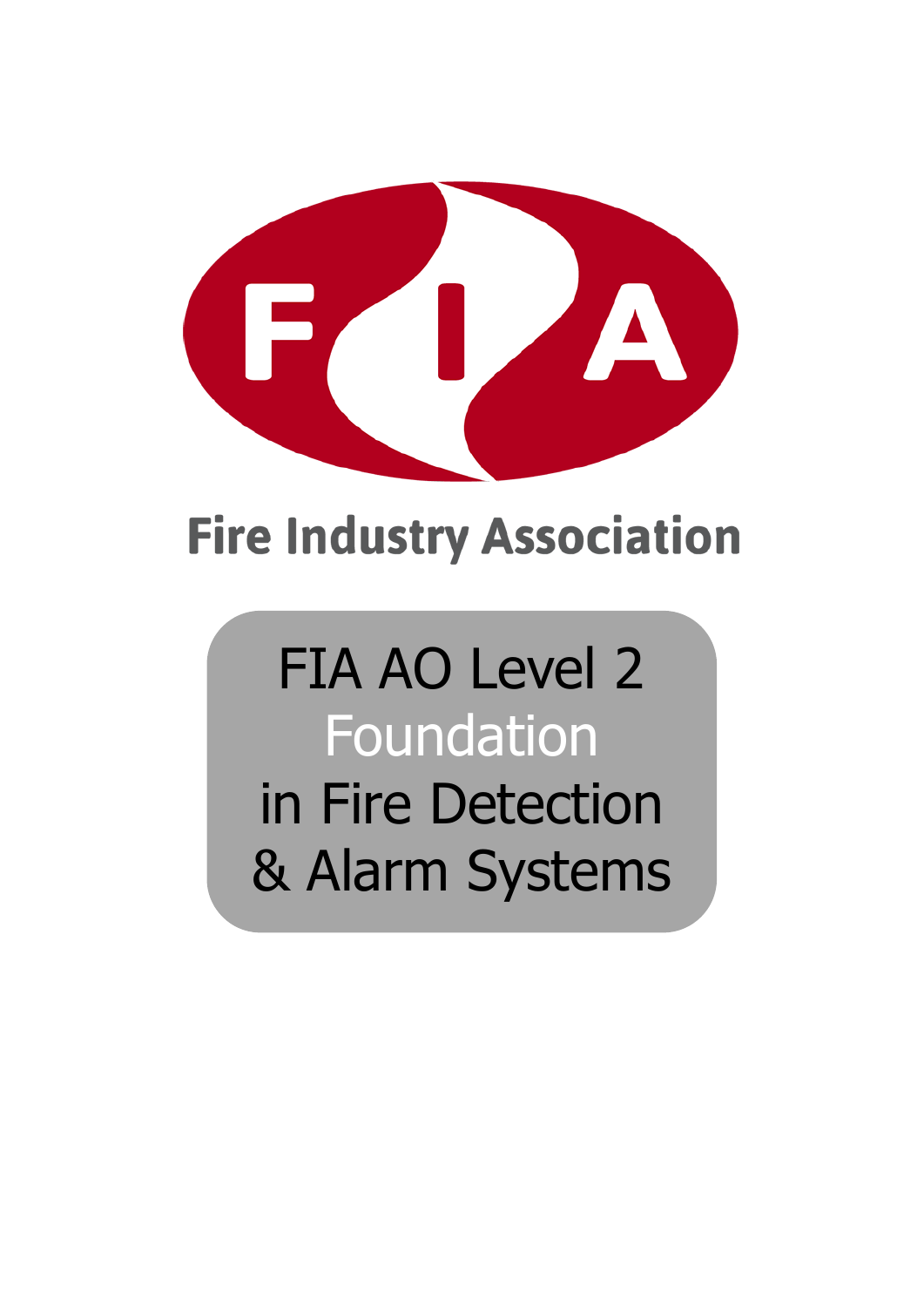

Legislation

UK legislation is split into three areas.

England and Wales, Scotland, & Northern Ireland. Each has its own variation of building regulations These are used when building working is being carried out on a new building, or materially altering a building.

The Building Regulations for each nation are supported by government guidance documents these are:

- ➢ The Approved Documents in England and Wales e.g. Fire Safety Approved Document B (ADB)
- ➢ The Technical Handbooks in Scotland e.g. Technical Handbook Fire
- ➢ The Technical Booklets in Northern Ireland e.g. Technical Booklet E Fire Safety

There are other ways of complying with the requirements of the building regulations such as fire engineering or using advanced guidance in the form of British Standards.

England and Wales, Scotland, & Northern Ireland. Each has its own variation legislation for keeping people safe from fire while at work these are:

- ➢ The regulatory Reform (Fire Safety) Order 2005
- ➢ The Fire (Scotland) act 2005 in conjunction with Fire Safety (Scotland) Regulations 2006
- $\triangleright$  The Fire and Rescue Services (Northern Ireland) Order 2006 in conjunction with The Fire Safety Regulations (Northern Ireland) 2010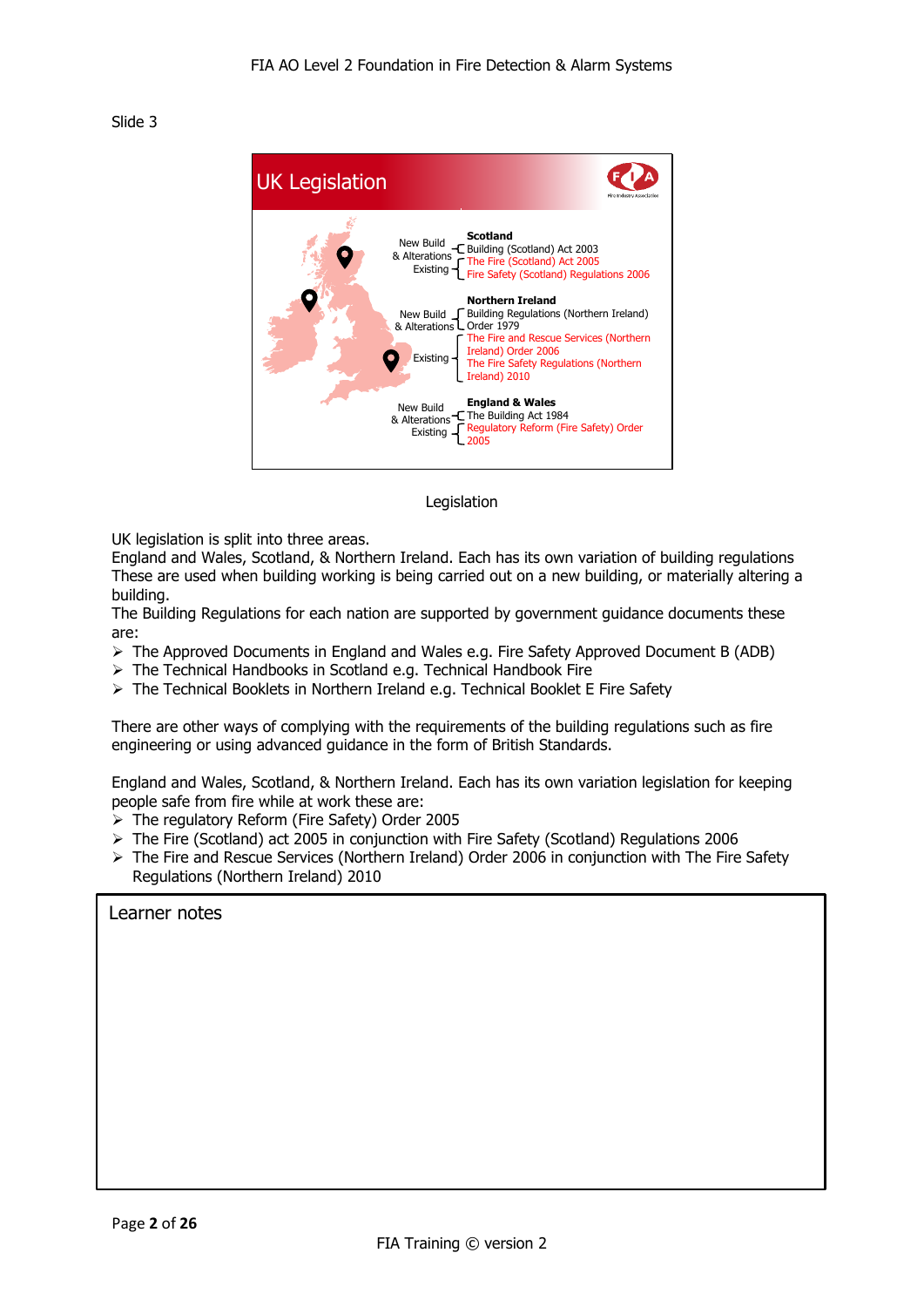

Legislation

The legislation talks about key roles these are the:

- $\triangleright$  Responsible Person in England and Wales
- ➢ The Duty Holder in Scotland
- ➢ The Appropriate Person in Northern Ireland

And they are aimed at the employer but its important to remember that this responsibility can be passed down, for example employing a company to maintain a fire detection and fire alarm system The maintenance company becomes the "responsible person" but only for the fire alarm. This goes all they way down to the competent person doing the activity.

So fail to carry out a maintenance properly and you could be prosecuted.

Even if the building is empty the legislation still applies. So it's the owner of the building that is responsible.

Where there are multiple occupiers of a building e.g. an office building with multiple tenants there is a need for Co-operation and co-ordination between the tenants for their own sections and the landlord for the common areas.

Where a tenant occupies a building or part of a building they are responsible under the legislation to provide general fire safety measures. And these measure should be carried out in co-operation and co-ordination between landlord and the tenant. The fire safety measures of the two organisations should work together and each would be responsible for the measures that they have provided, this maybe part of the tenancy agreement.

For example:

a) If a landlord has a fire detection and fire alarm system in the common areas. The landlord is responsible for maintaining that system but the tenant might have a system of their own. Which they would maintain.

b) If the landlord provided a fire detection and alarm system to the entire building. The tenant would not have to maintain the system but they would have to allow access to the landlords maintenance company.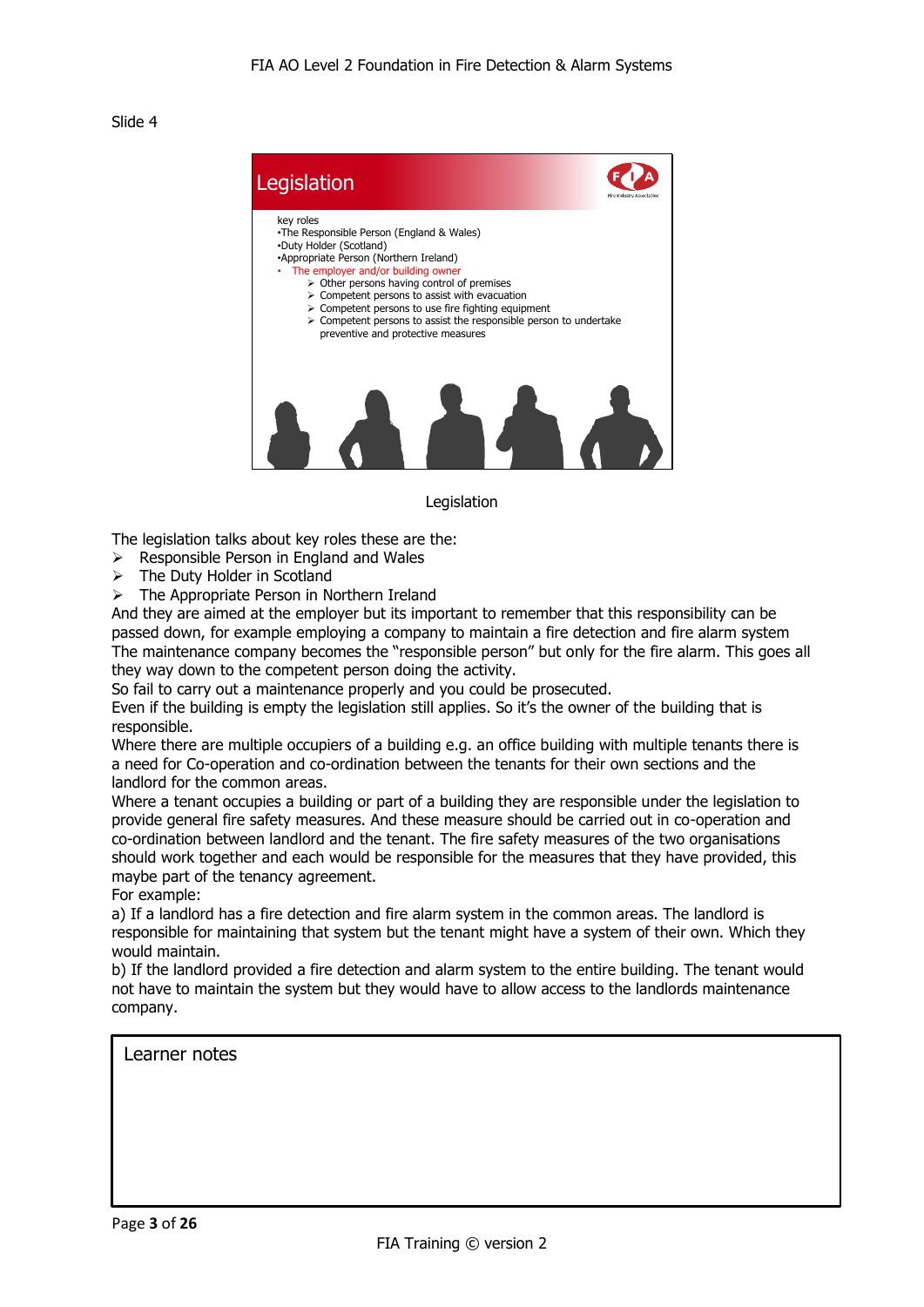

Legislation

# **Meaning of "responsible person"**

**3.** In this Order "responsible person" means—

- (a) in relation to a workplace, the employer, if the workplace is to any extent under his control;
- (b) in relation to any premises not falling within paragraph (a)—
- (i) the person who has control of the premises (as occupier or otherwise) in connection with the carrying on by him of a trade, business or other undertaking (for profit or not); or

(ii) the owner, where the person in control of the premises does not have control in connection with the carrying on by that person of a trade, business or other undertaking.

Its easier to talk about the areas that the fire safety does not cover than the areas that it covers In short if it's a building its covered by the order

With the exception of

- $\triangleright$  Domestic dwellings
- $\triangleright$  Construction sites,
- $\triangleright$  Ships and hovercraft,
- $\triangleright$  Mines and offshore installations
- ➢ Premises occupied solely for the purposes of the armed forces of the Crown
- ➢ Fields, woods or other land forming part of an agricultural or forestry undertaking but which is not inside a building and is situated away from the undertaking's main buildings

It does cover Houses in Multiple Occupation (HMO's), common areas of blocks of flats and any empty buildings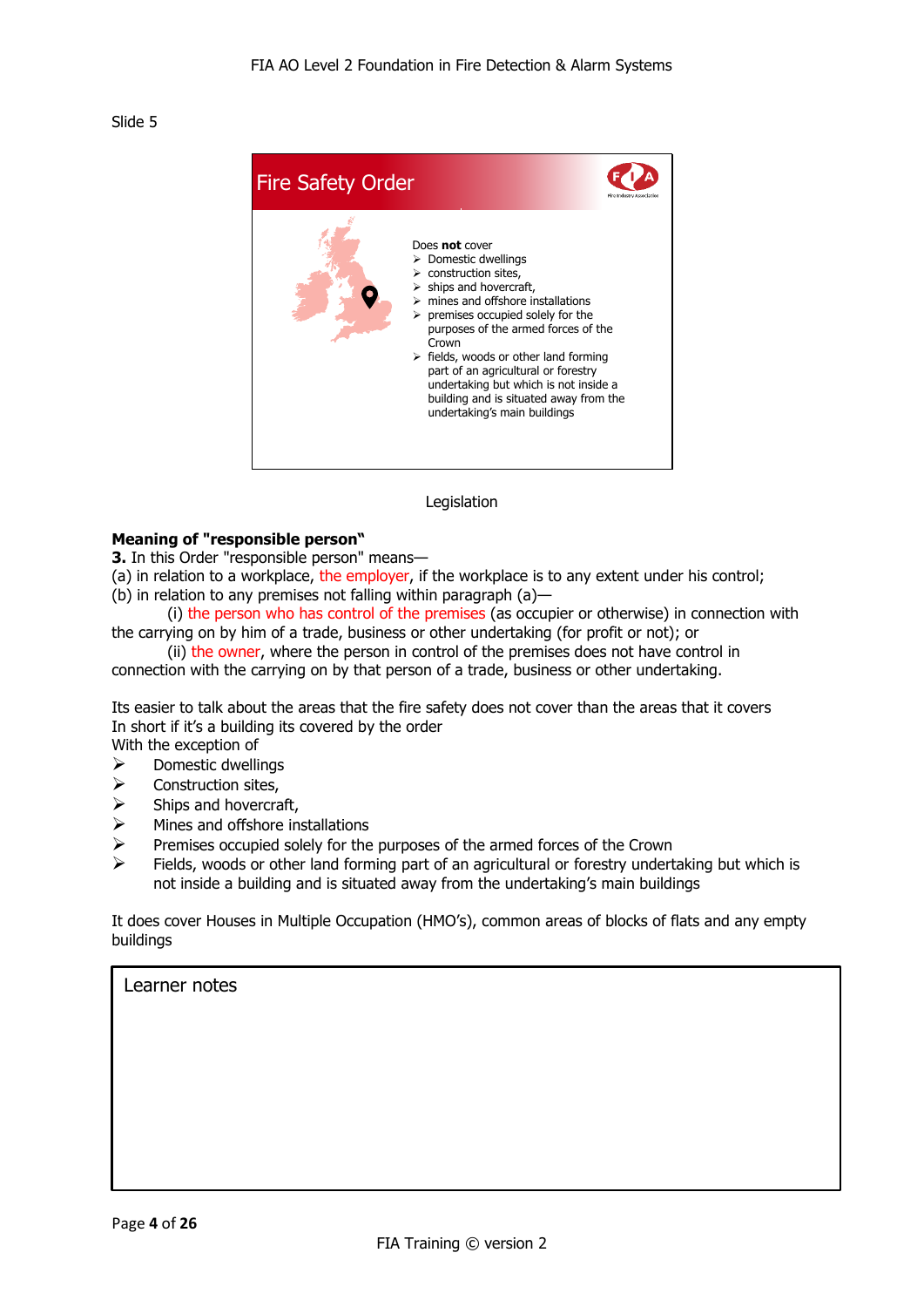

Legislation

The Fire (Scotland) Act 2005 is used in conjunction with the Fire Safety (Scotland) Regulations 2006 Following a similar form to the English legislation

The Responsible Person becomes the Duty Holder but the main difference is that common areas of blocks of flats are **not** covered by the Fire Scotland Act

Houses in Multiple Occupation (HMO's) are still covered under the Fire Scotland act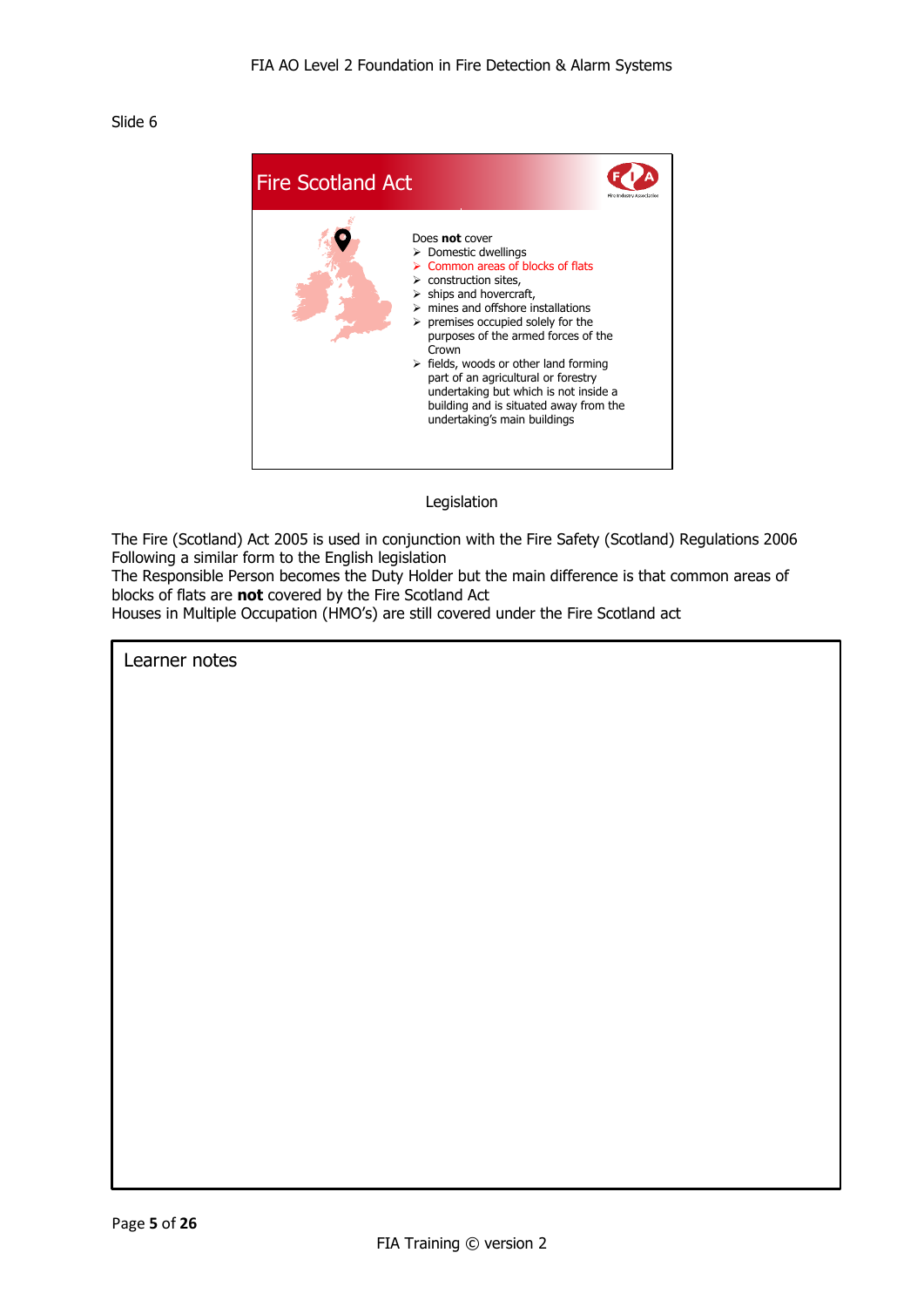

Legislation

The Fire and Rescue Services (Northern Ireland) Order 2006 is used in conjunction with the Fire Safety (Northern Ireland) Regulations 2010

Following a similar form to the Scottish legislation

The Responsible Person becomes the Appropriate Person but the main difference is that common areas of blocks of flats are **not** covered by The Fire and Rescue Services (Northern Ireland) Order 2006

Houses in Multiple Occupation (HMO's) are still covered under the Fire Scotland act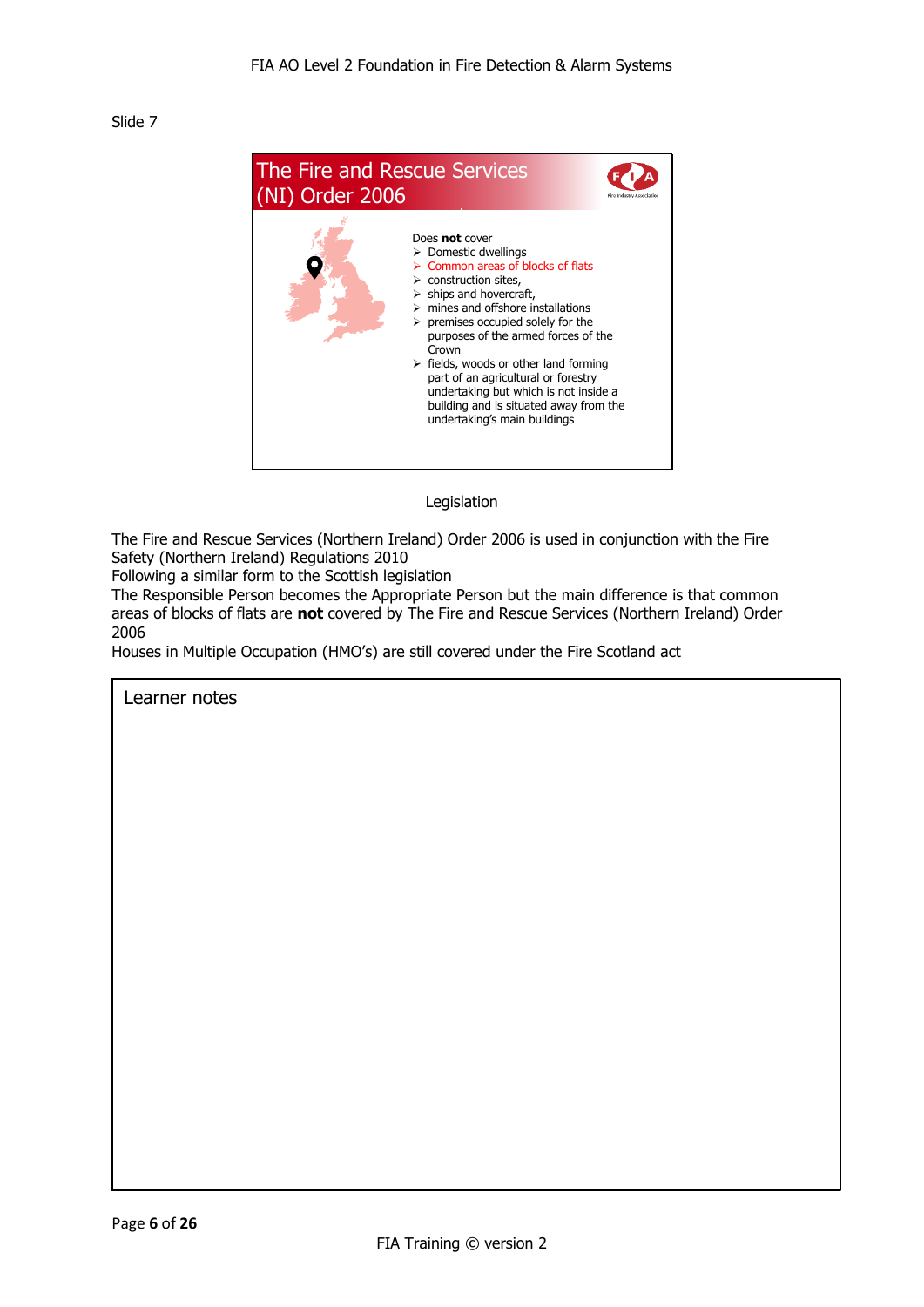

#### Legislation

This legislation applies to Construction Products intended for use in fire detection and fire alarm systems installed in and around buildings and for which the applicable system for assessment and verification of constancy of performance is system 1 shall be verified by a notified product certification body

The applicable harmonised product standards for FDAS products such as one of the EN 54 Series provide the

performance requirements and test methods to be used during product assessment

This legislation applies to Construction Products intended for use in fire detection and fire alarm systems installed in and around buildings and for which the applicable system for assessment and verification of constancy of performance is system 1 shall be verified by a notified product certification body

The applicable harmonised product standards for FDAS products such as one of the EN 54 Series provide the

performance requirements and test methods to be used during product assessment

The purpose of EU Directives is to:

**Improve market surveillance rules** to better protect both consumers and professionals from unsafe products, including those imported from outside the EU.

In particular, this applies to procedures for products which can pose danger to health or the environment;

**To set clear and transparent rules for the accreditation** of conformity assessment bodies; **Boosts the quality of and confidence in the conformity assessment** of products through stronger and clearer rules on the requirements for the notification of conformity assessment bodies; **Clarifies the meaning of CE marking** and enhances its credibility;

**Establishes a common legal framework for industrial products** in the form of a toolbox of measures for use in future legislation.

This includes definitions of terms commonly used in product legislation, and procedures to allow future sectorial legislation to become more consistent and easier to implement.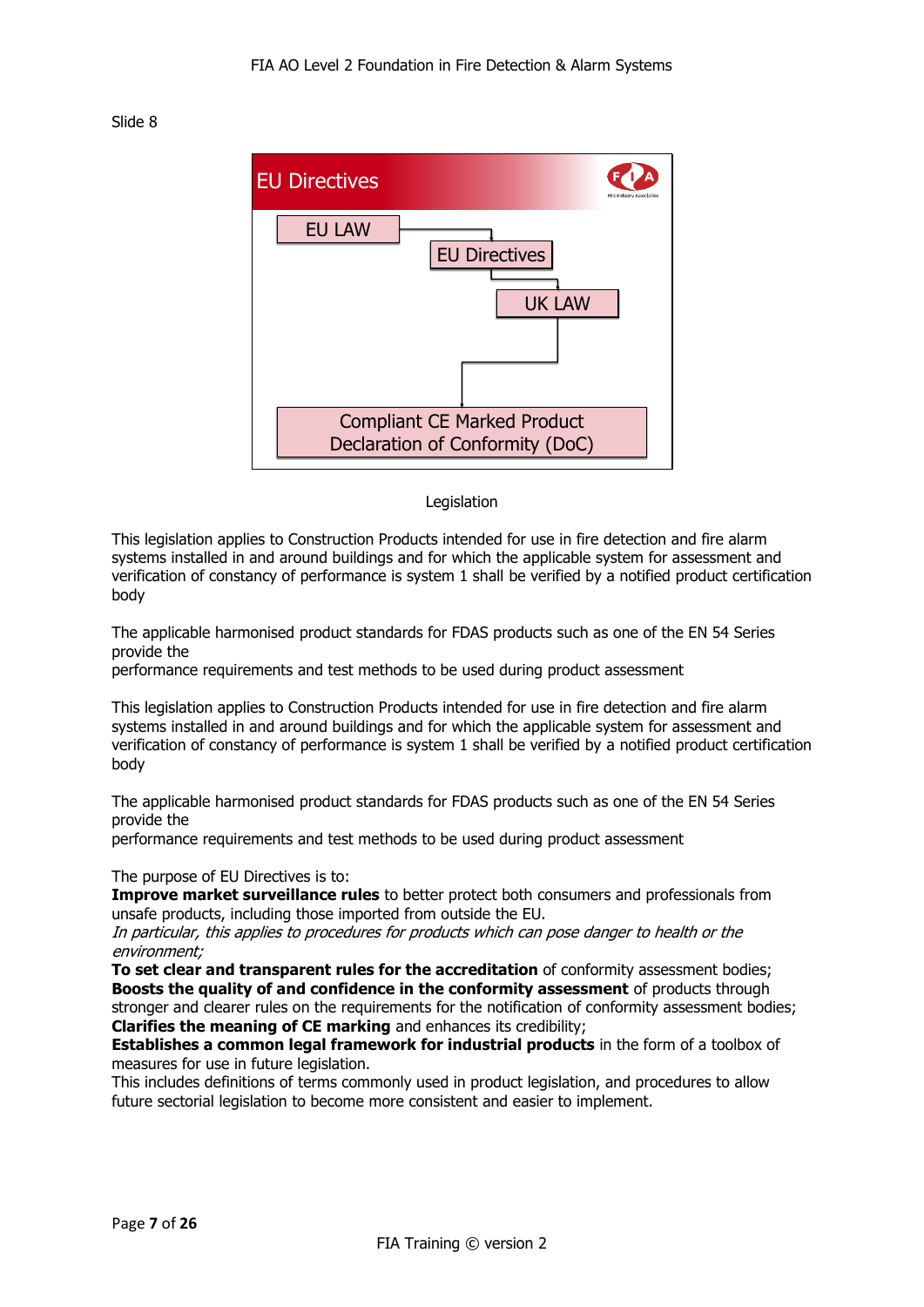

#### Legislation

The Low Voltage Directive (LVD) 2006/95/EC is one of the oldest Single Market Directives adopted by the European Union. The Directive provides common broad objectives for safety regulations, so that electrical equipment approved by any EU member country will be acceptable for use in all other EU countries. The Low Voltage Directive does not supply any specific technical standards that must be met, instead relying on IEC technical standards to guide designers to produce safe products. Products that conform to the general principles of the Low Voltage Directive and the relevant particular safety standards are marked with the CE marking to indicate compliance and acceptance throughout the EU. Conformance is asserted by the manufacturer based on its conformity assessment.

The directive covers electrical equipment with a voltage at input or output terminals between 50 and 1000 volts for alternating current (AC) or between 75 and 1500 volts for direct current (DC)

In the United Kingdom, the directive is implemented by The Electrical Equipment (Safety) Regulations 1994

Compliant equipment will be marked with the CE mark

The following are excluded from the scope of the "Low Voltage" Directive:

- Electrical equipment for use in a potentially explosive atmosphere
- Electrical equipment for radiology and medical purposes
- Electrical parts for lifts
- Electricity meters,

| Learner notes |  |
|---------------|--|
|---------------|--|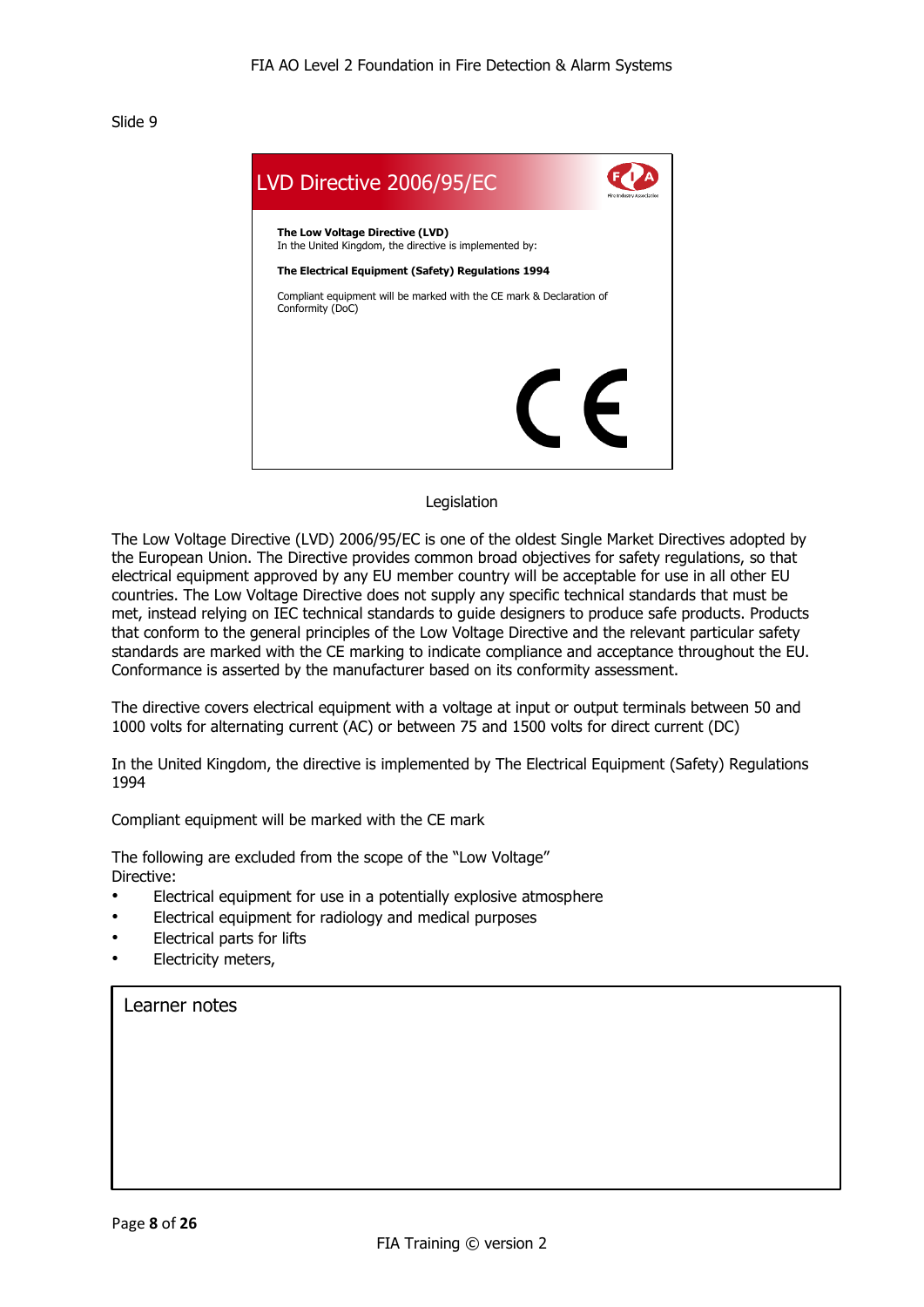

#### Legislation

The EMC Directive limits electromagnetic emissions of equipment in order to ensure that, when used as intended, such equipment does not disturb radio and telecommunication as well as other equipment. The Directive also governs the immunity of such equipment to interference and seeks to ensure that this equipment is not disturbed by radio emissions when used as intended. In order to market your electrical device within the member states of the European Union, your product must comply with harmonized standards.

The Directive also governs the immunity of such equipment to interference and seeks to ensure that this equipment is not disturbed by radio emissions when used as intended. In order to market the electrical device within the member states of the European Union, the product must comply with harmonized standards (such as EN 55022 and EN 55024 for Information Technology Equipment).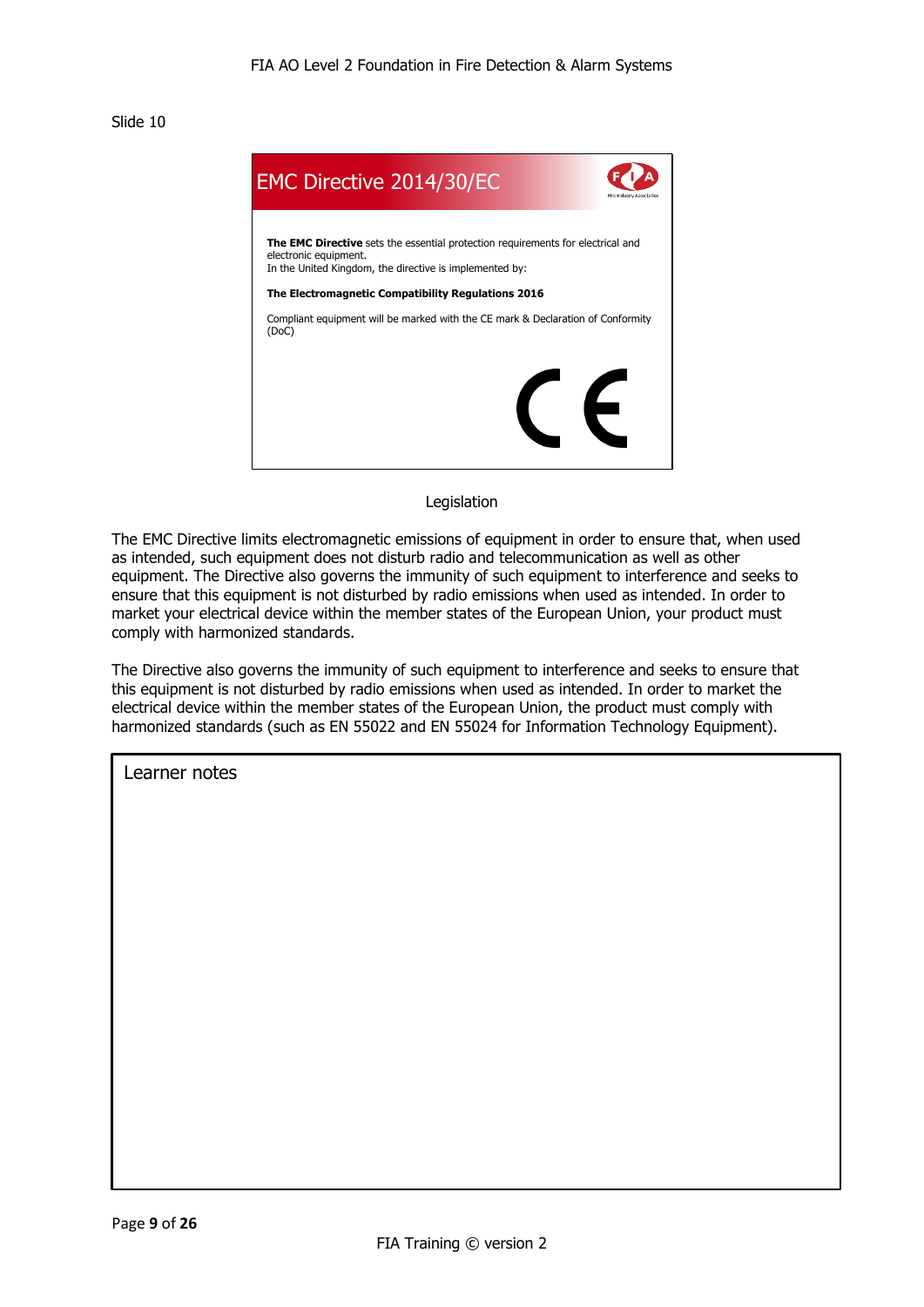

Legislation

The former RoHS Directive, 2002/95/EU, entered into force in July 2006. The main purpose of the Directive was to restrict

- ➢ Lead,
- ➢ Cadmium,
- ➢ Hexavalent Chromium,
- ➢ Mercury and
- ➢ Polybrominated Biphenyls (PBB)
- ➢ Polybrominated Diphenylethers (PBDE)

in electrical and electronic equipment (EEE).

The reason for restricting these substances is that they may be released into the environment where they pose a threat to human and animal health and the environment, especially when reaching the waste treatment stage. The potential risks are further increased if sub-standard recycling/recovery processes are used.

The updated directive 2011/65/EU (RoHS) is implemented in the UK by The Restriction of the Use of Certain Hazardous Substances in Electrical and Electronic Equipment Regulations 2012.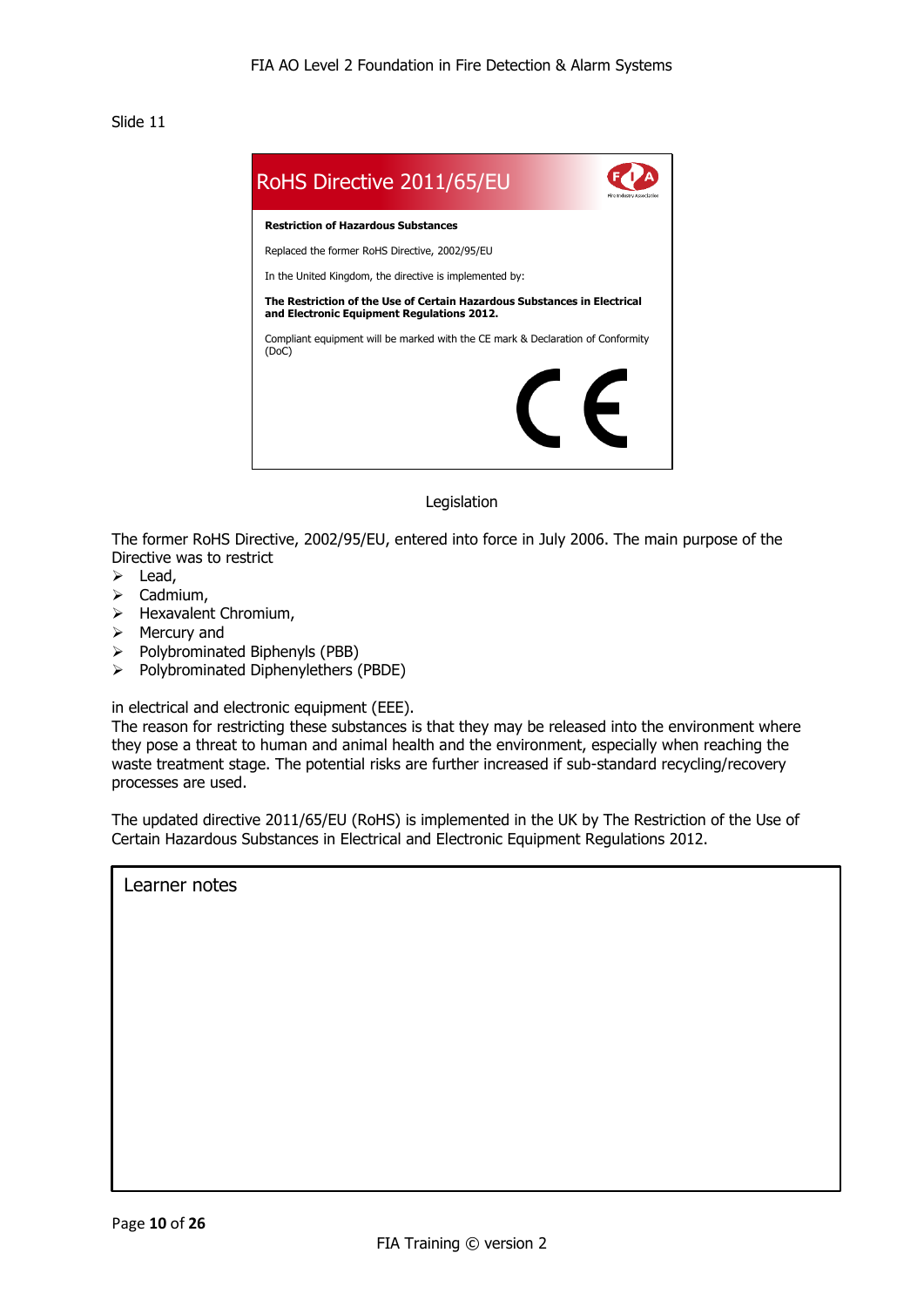

Legislation

The Waste Electrical and Electronic Equipment (WEEE) Directive was adopted by the EU in 2003. It aims to reduce the amount of WEEE being disposed in landfills by promoting separate collection, treatment and recycling

•Set targets for the amount of household WEEE to be separately collected;

•Require the UK to establish and maintain a register of EEE producers;

•Makes distributors and retailers responsible for taking back WEEE free of charge…;

•Require all separately collected WEEE to be treated;

•Introduce recycling and recovery targets for various categories of WEEE.

The retailer and distributor have responsibilities

they must provide a way for customers to dispose of their old electrical and electronic equipment when sell them a new version of the same item.

FIA Fact file 29 has more info on the WEEE directive

http://www.fia.uk.com/resourceLibrary/fact-file-29-the--waste-electrical-and-electronic-equipment-- weee----update-2.html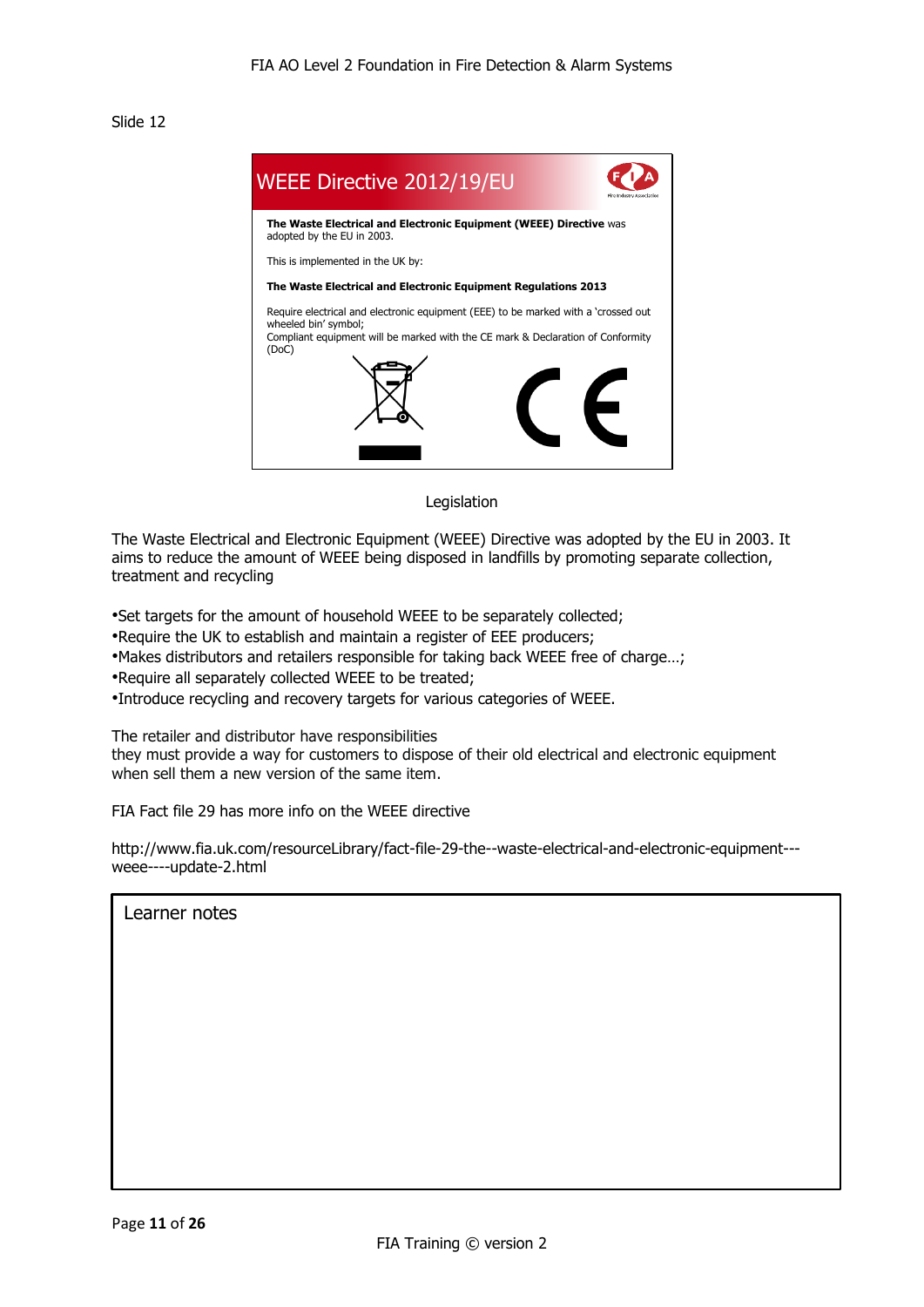

Explosive Environments

To be within the scope of Directive, a product has to be:

- equipment or a protective system,
- a safety device, a controlling device or a regulating device
- A component,

The Dangerous Substances and Explosive Atmospheres Regulations, 2002 (DSEAR) And The Equipment and Protective Systems Intended for Use in Potentially Explosive Atmospheres Regulations 1996 (EPS) enforce the directive

For equipment to placed on the market it will need to be CE marked and comply with the European directive

Equipment suitable for use in Explosive Atmospheres will be marked with the EX symbol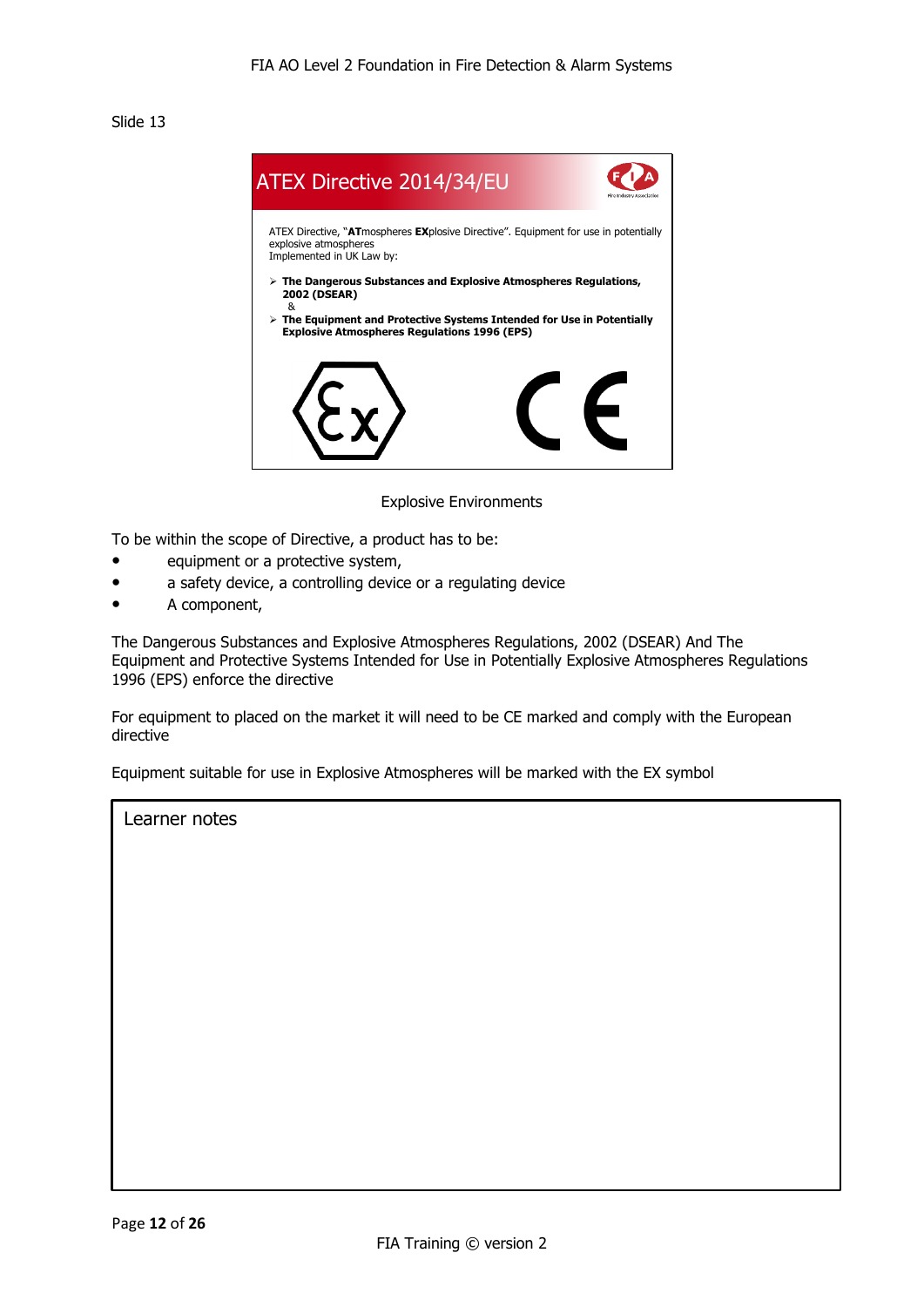

Legislation

The construction products regulations is law direct from the EU it does not require any UK law to implement it.

This legislation applies to Construction Products intended for use in fire detection and fire alarm systems installed in and around buildings and for which the applicable system for assessment and verification of constancy of performance is system 1 shall be verified by a notified product certification body

The applicable harmonised product standards for FDAS products such as one of the EN 54 Series provide the

performance requirements and test methods to be used during product assessment

A Notified Body will conduct an evaluation of conformity and issue a Certificate of Constancy of Performance (CoP)

Compliance with the CPR includes a Declaration of Performance (DoP) as a basis for CE marking the product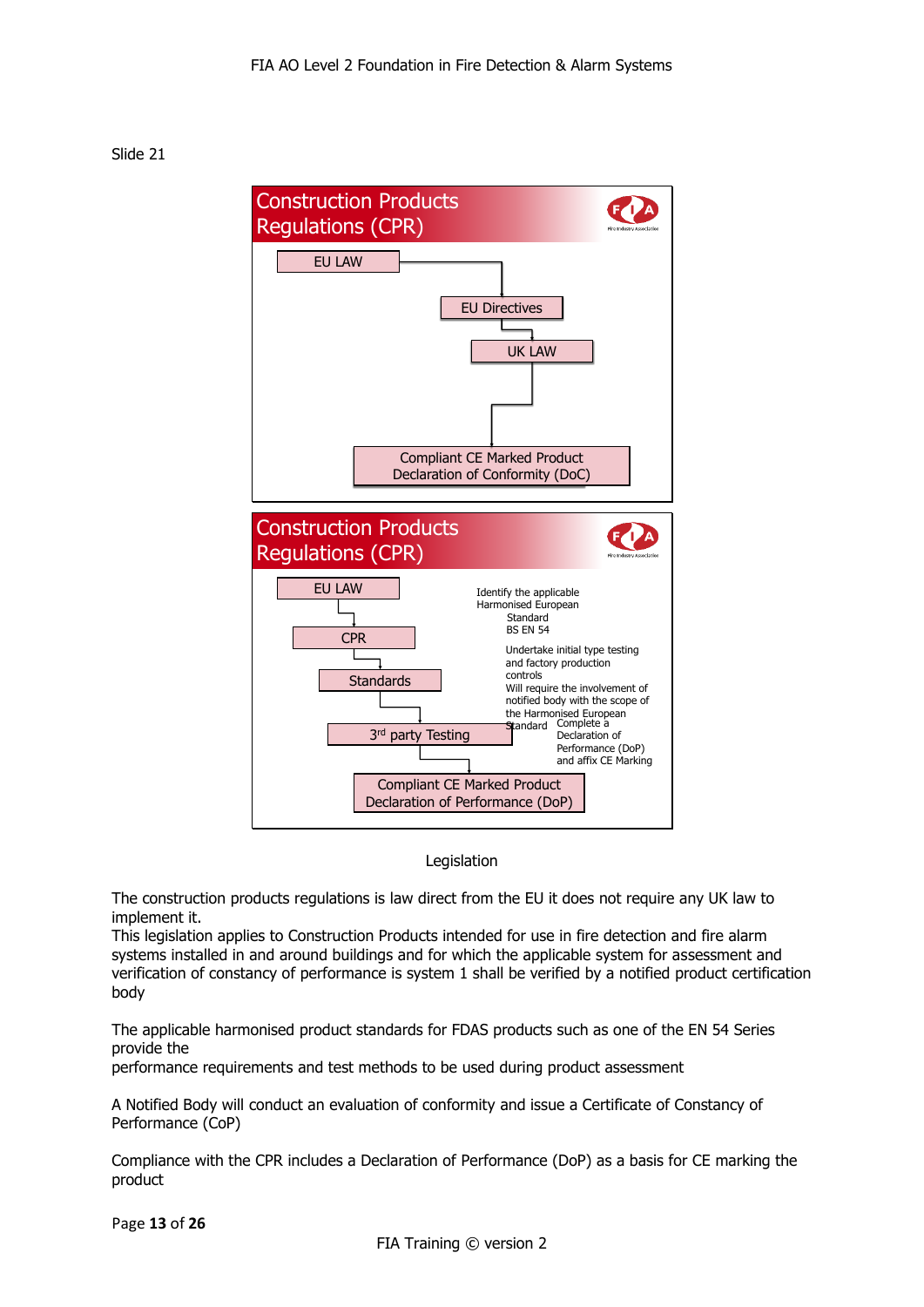The DoP is issued by the manufacturer and will contain the complete list of all essential characteristics as defined in the applicable harmonised product standards (See the Annex ZA of each EN)

The CPR allows the declaration of only one essential characteristic. In this case all other essential characteristics shall be declared as "No Performance Determined" (NPD). However, any performance characteristic that is declared as NPD may not be referred to in any form in the product literature. (CPR Article 4.2)

In addition to the DoP that is required for the CPR, a CE Declaration of Conformity is also required to show conformity with any other applicable Directives such as the ATEX, EMC, Low Voltage or R&TTE **Directives** 

Slide 23



# Legislation

A manufacturer may refrain from drawing up a declaration of performance (DoP) and CE Marking when placing a construction product covered by a harmonised standard on the market where:

The construction product is individually manufactured or custom-made in a non-series process in response to a specific order, and installed in a single identified construction work, by a manufacturer who is responsible for the safe incorporation of the product into the construction works, (still has to comply with national rules/laws)

The construction product is manufactured on the construction site for its incorporation in the respective construction works in compliance with the applicable national rules and under the responsibility of those responsible for the safe execution of the construction works designated under the applicable national rules;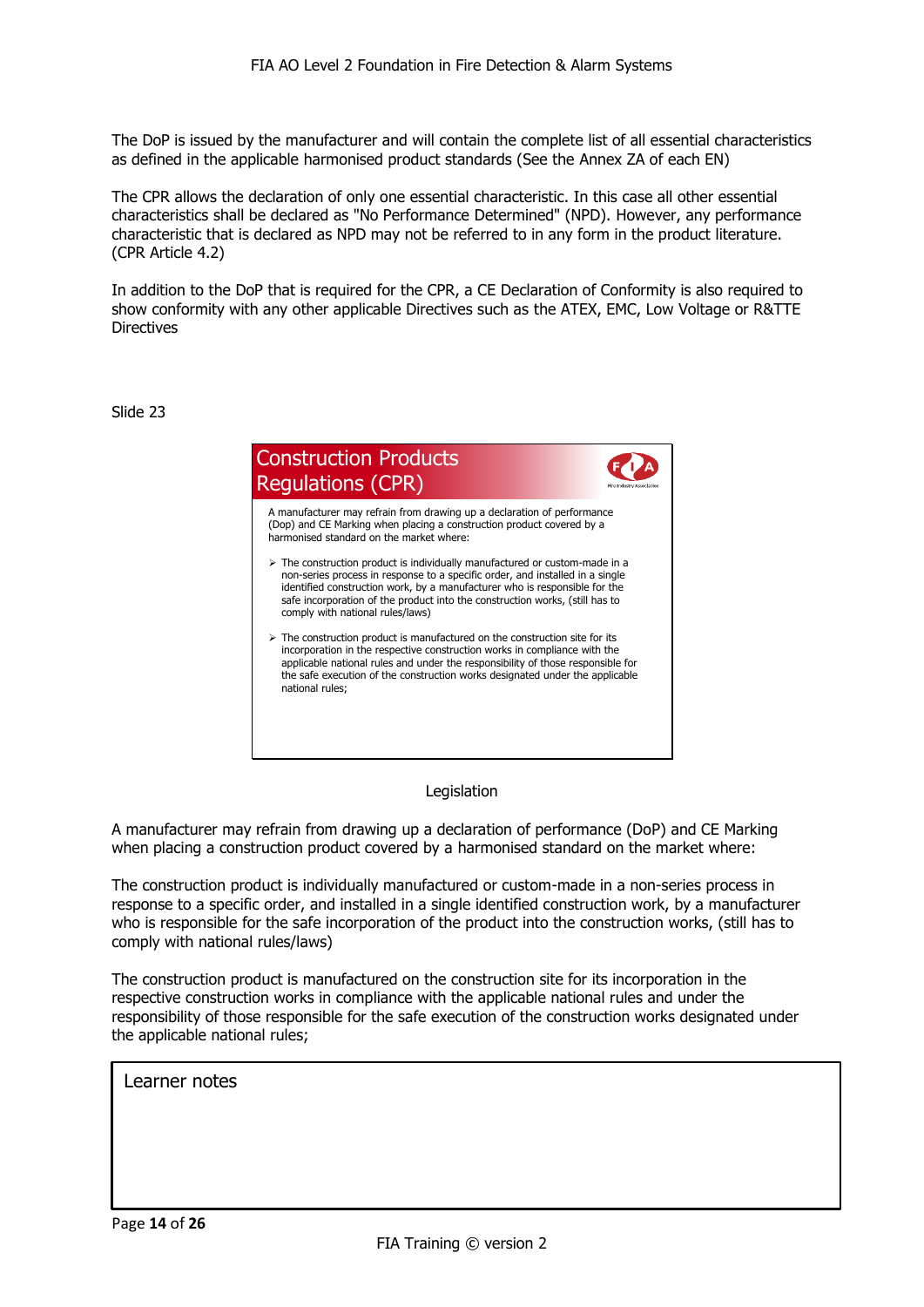

#### Legislation

A manufacturer may refrain from drawing up a declaration of performance (DoP) and CE Marking when placing a construction product covered by a harmonised standard on the market where:

The construction product is manufactured in a traditional manner or in a manner appropriate to heritage conservation and in a non-industrial process for adequately renovating construction works officially protected as part of a designated environment or because of their special architectural or historic merit, in compliance with the applicable national rules.

For example, this might be some legacy equipment for a listed building

| Learner notes |
|---------------|
|               |
|               |
|               |
|               |
|               |
|               |
|               |
|               |
|               |
|               |
|               |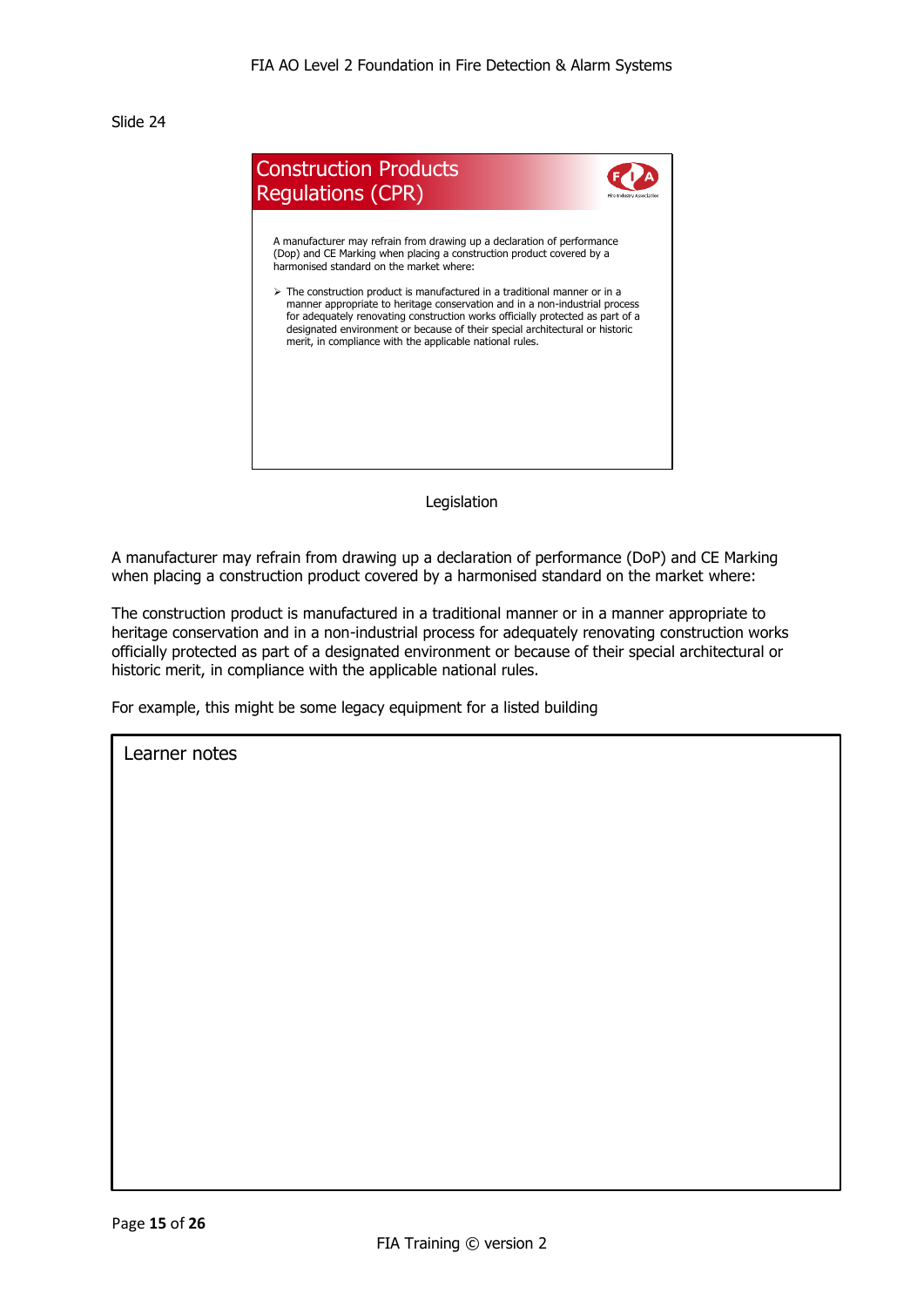

Legislation

To place a product on the market it will have to meet the relevant EU Directives and provide a Declaration of Conformity (DoC)

Also, the relevant part of EN 54 will require a Declaration of Performance (DoP) tested by a notified body

Then a CE mark can be applied and the product can be placed on the market Notified bodies include:

- ➢ BRE
- ➢ LPCB
- ➢ AFNOR
- ➢ CNPP
- ➢ BSI
- ➢ INTERTEK
- ➢ VDS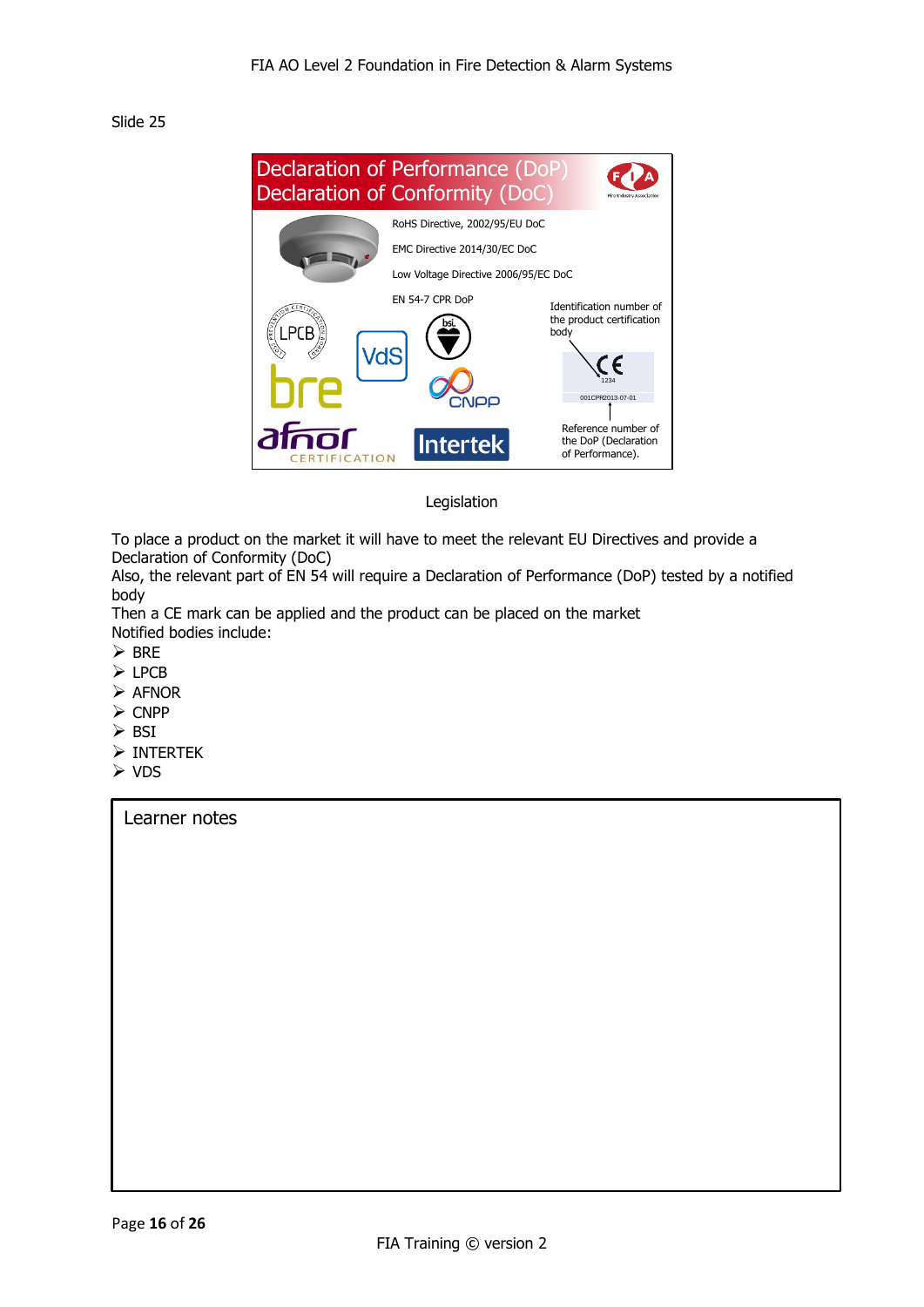

Legislation

This diagram shows the process to put a CE mark on a harmonized FDAS product and place it on the market.

The manufacturer applies for approval at a notified body. He may use any notified body in Europe approved to test to that standard.

The notified body tests the product and if approved issue a Certificate of Constancy of Performance (CoCoP). They also perform factory visits and the CoCoP is owned by the Notified body and hence they can also withdraw it. The manufacturer may also request an optional private label. E.g. LPCB mark, BSI Kitemark etc. This mark is not required for CPR.

The manufacturer then creates a Declaration of Performance (DoP) based on the CoCoP. They also have to confirm compliance to any other applicable standards. E.g. Low Voltage Directive (LVD), Electromagnetic Compatibility (EMC), Radio Equipment Directive (RED), Explosive Environments (ATEX) etc. The manufacturer confirms compliance by issuing a Declaration of Conformity (DoC). Normally this declaration is supported by third party testing.

The CE label can then be printed on the product label and the product can be placed on the European market.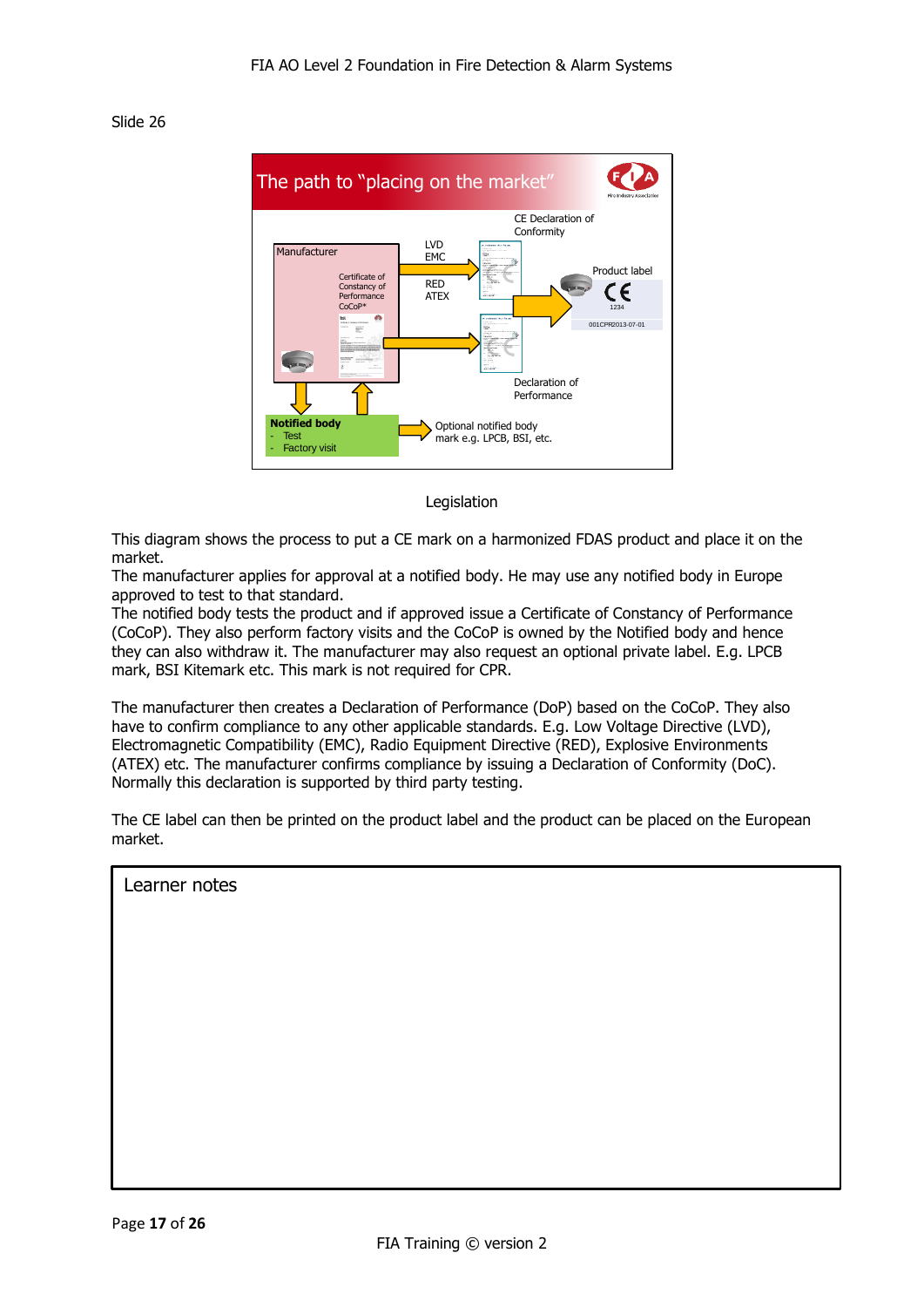

Legislation

The Equality Act 2010 legally protects people from discrimination in the workplace and in wider society.

It replaced previous anti-discrimination laws with a single Act, making the law easier to understand and strengthening protection in some situations. It sets out the different ways in which it's unlawful to treat someone

Before the Act came into force there were several pieces of legislation to cover discrimination, including: Sex Discrimination Act 1975 Race Relations Act 1976 Disability Discrimination Act 1995

Building regulations have access to and use of buildings guidance in Approved Document M [ADM] (England & Wales) Section 4 of the Technical Handbooks (Scotland) And Technical Booklet R (Northern Ireland)

The fire safety for the building must take into account people with disabilities. The provision of disabled refuges is one way that fire detection and alarm fire alarm systems adapt themselves to disabled persons Disabled refuges are covered by BS5839-9

The use of VAD's is method of alerting people with impaired hearing to the fact that the fire alarm is operating

Not all disabilities are visible so building owners will need to have policies and procedures to make provisions for such people this will include warning in the case of fire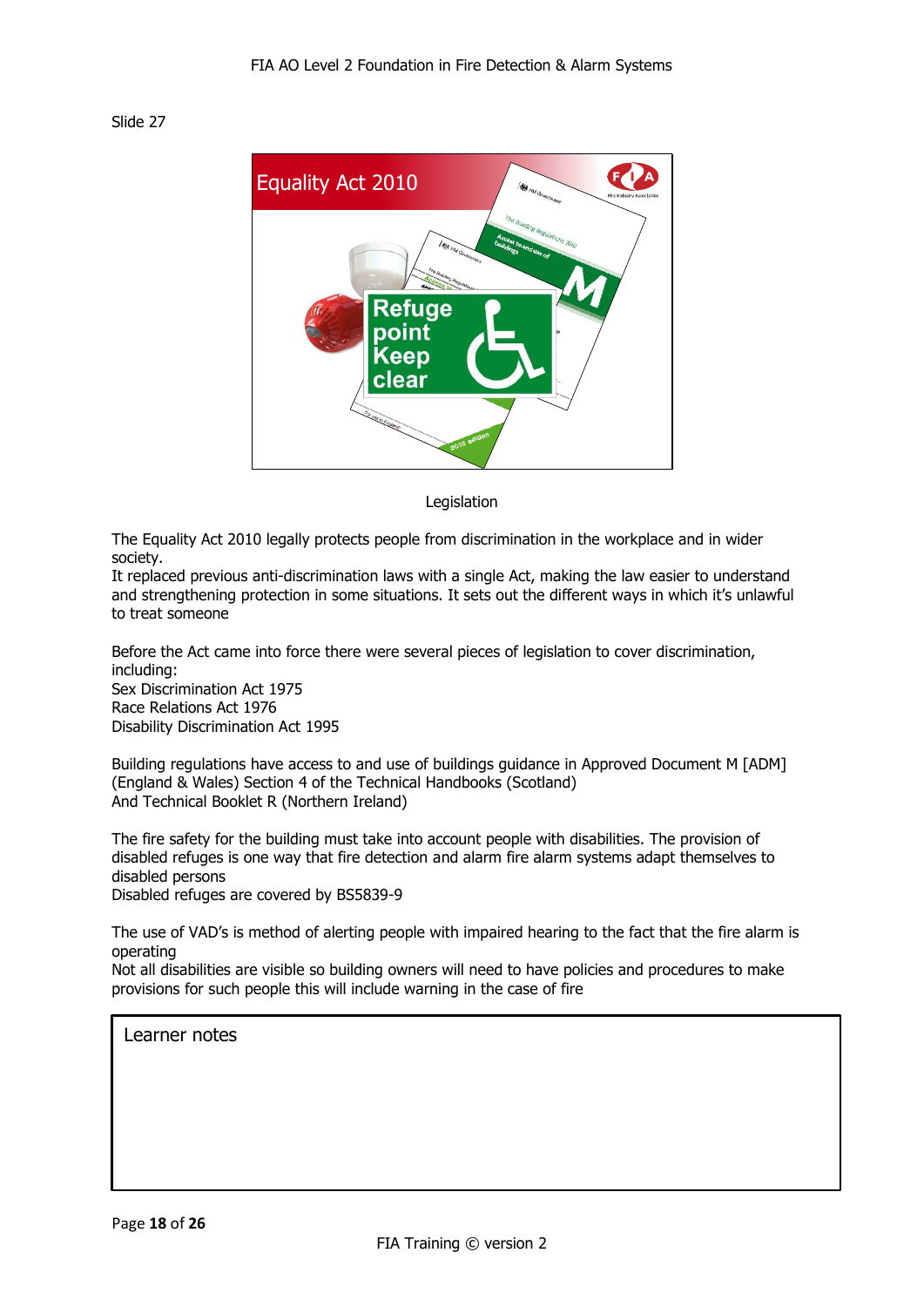

Working with third Parties

#### **1) Lump sum contracts**

where the contract sum is determined before construction work is started. The contractor undertakes a defined amount of work in return for an agreed sum.

Contracts 'with quantities' are priced on the basis of drawings and a firm bill of quantities.

Contracts 'without quantities' are priced on the basis of drawings and another document — usually a specification or work schedules

# **2) Measurement contracts**

where the contract sum is not finalised until after completion, but is assessed on re-measurement to a previously agreed basis.

This type of contract can arise because the work which the contractor undertakes cannot for good reason be measured accurately before tenders are invited.

Design will be reasonably complete and an accurate picture of the quality required will be available to the tenderer.

# **3) Cost reimbursement contracts**

where the sum is arrived at on the basis of prime (actual) costs of labour, plant and materials, to which there is added an amount to cover overheads and profit. Sometimes referred to as a 'cost-plus' or a 'prime cost' contract; the amount or fee added to cover overheads and profit can be a fixed sum, a percentage, or on some other reimbursement basis. Where the full extent of the work is not known or cannot be designed pre-tender, this is a relatively high risk option for the client and only generally acceptable where the circumstances preclude other alternatives or where a partnering ethos is established

#### **Design and build**

For design and build procurement there are three main types of contract:

# **a) Package deal or turnkey contract**

where the client settles on a complete package, usually to some standard specification from a commercial firm. Such arrangements sometimes result in a specially drafted contract, but they will usually be based on the provider's standard terms

# **b) Design and build contracts**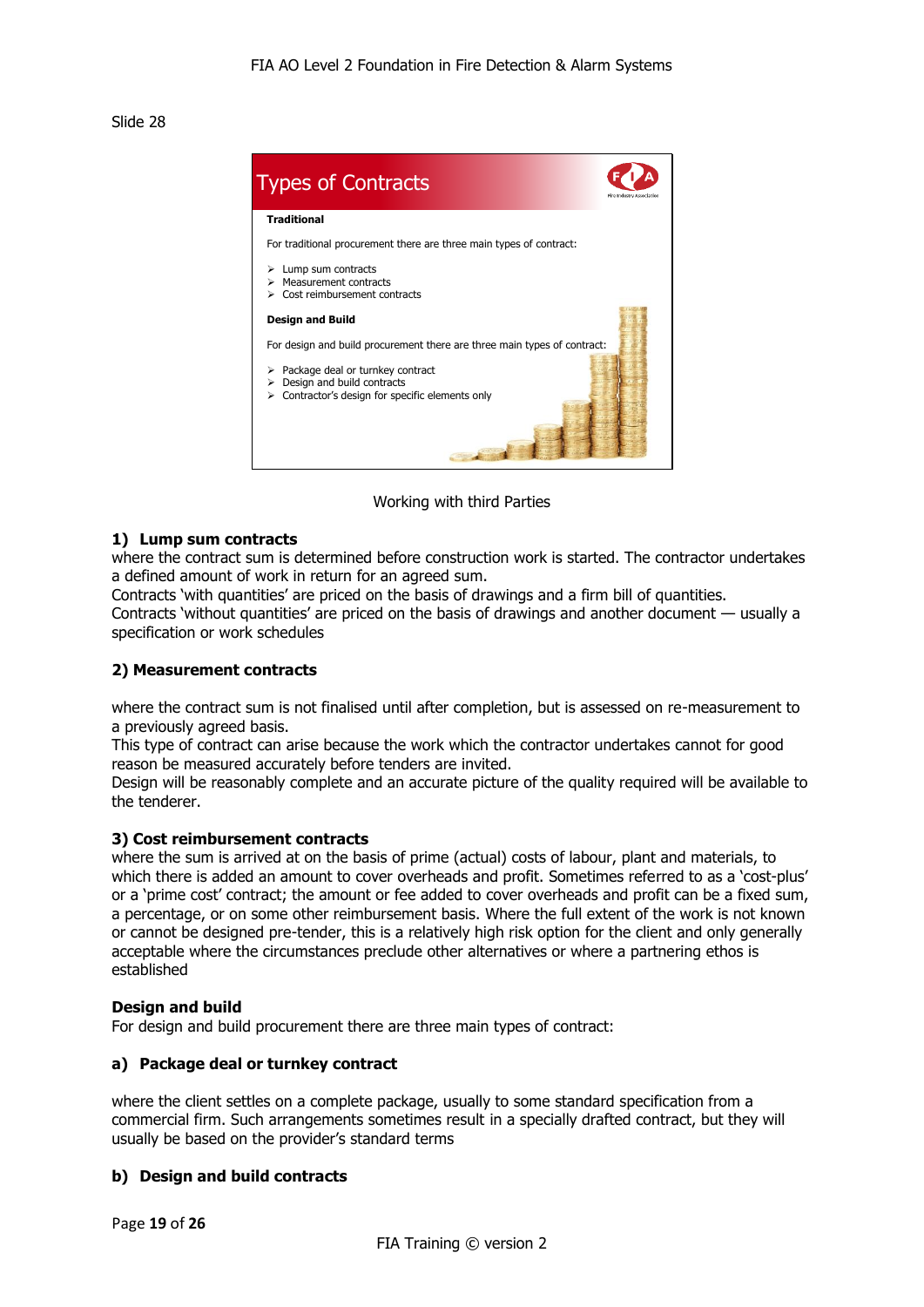where project documents will be written with the contractor's design obligations relating to the whole of the works in mind. These contracts differ fundamentally from traditional 'work and materials' contracts in that they expressly provide for contractor's design obligations. The wording used in contracts which require a material level of design input from the contractor is often the same as in those which are used for a 'develop and construct' approach.

# **c) Contractor's design for specific elements only**

Strictly, these are not design and build contracts, but traditional 'work and materials' contracts which include for limited design provision relating to an identified portion of the work.

Slide 29



# Working with third Parties

# **Definition of a "Contract"**

A voluntary, deliberate and legally binding agreement between two or more competent parties. Contracts are usually written but **may be spoken or implied**, and generally have to do with employment, sale or lease, or tenancy.

A contract does not require legal input to be enforceable.

A contractual relationship is evidenced by

- $\triangleright$  an offer.
- $\triangleright$  acceptance of the offer, and a
- $\triangleright$  valid (legal and valuable) consideration.

# **Offer**

An expression of willingness to contract on specified terms, made with the intention that it is to be binding once accepted.

# **Acceptance**

This is final & unqualified expression of ascent to the terms of the offer. Acceptance has no legal effect until it is communicated to the offeror. The method of communication maybe expressed in the T&C's of the offer.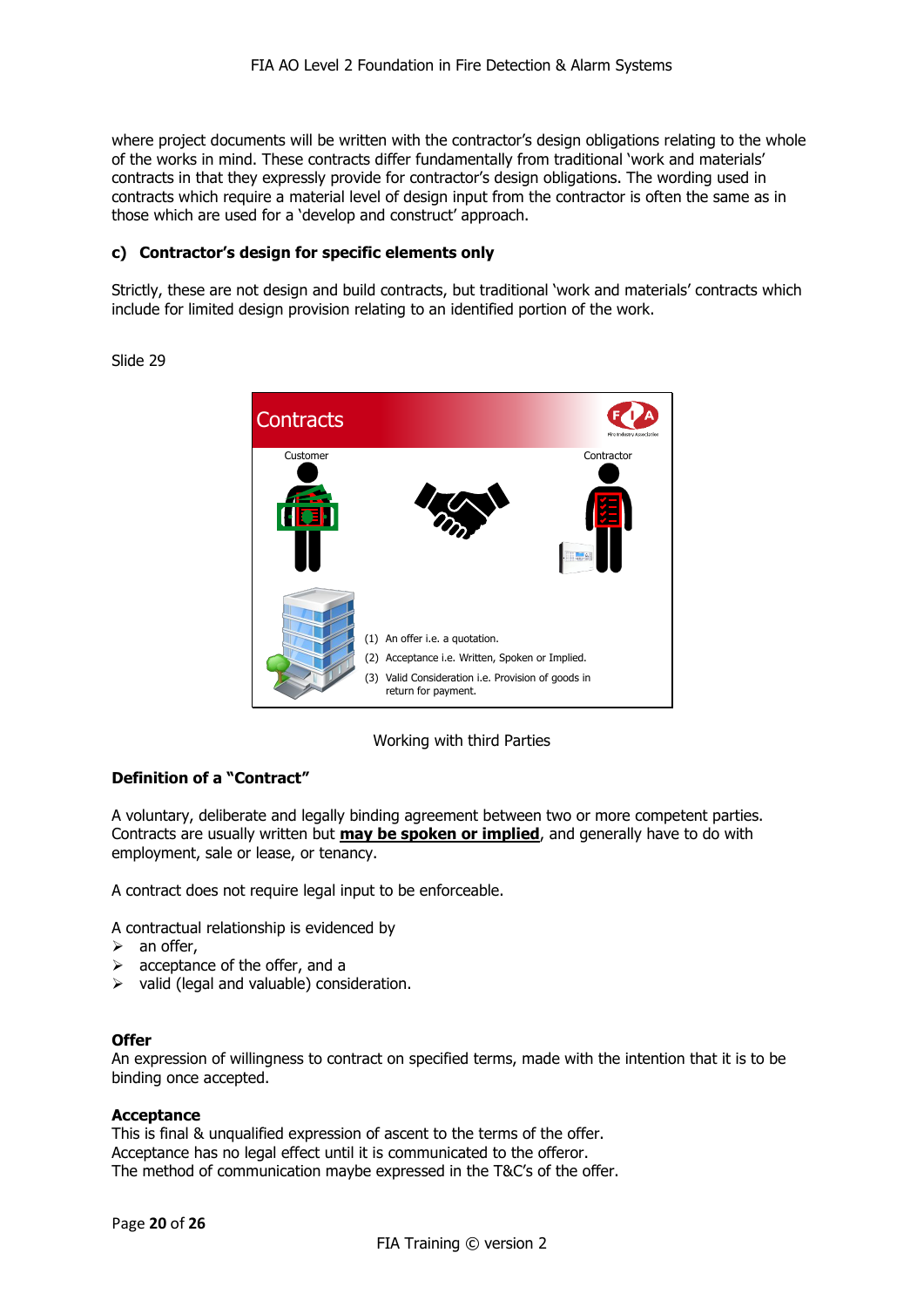If the offeree attempts to vary the T&C's, it would constitute a counter offer. Silence cannot be taken as acceptance in relation to the person receiving the offer. An offer maybe revoked before acceptance, but this must be communicated to the offeree.

#### **Valid Consideration**

Payment by the buyer/ customer is consideration for the sellers/ FD&A Contractors promise to deliver goods/ install the system.

Delivery of the goods/ system or service, is consideration for the buyers/ customers promise to pay.

Each party to a contract acquires rights and duties relative to the rights and duties of the other parties.

However, while all parties may expect a fair benefit from the contract (otherwise courts may set it aside as inequitable) it does not follow that each party will benefit to an equal extent.

It is not necessary to obtain legal advice (e.g. from a solicitor) for a contract to be enforceable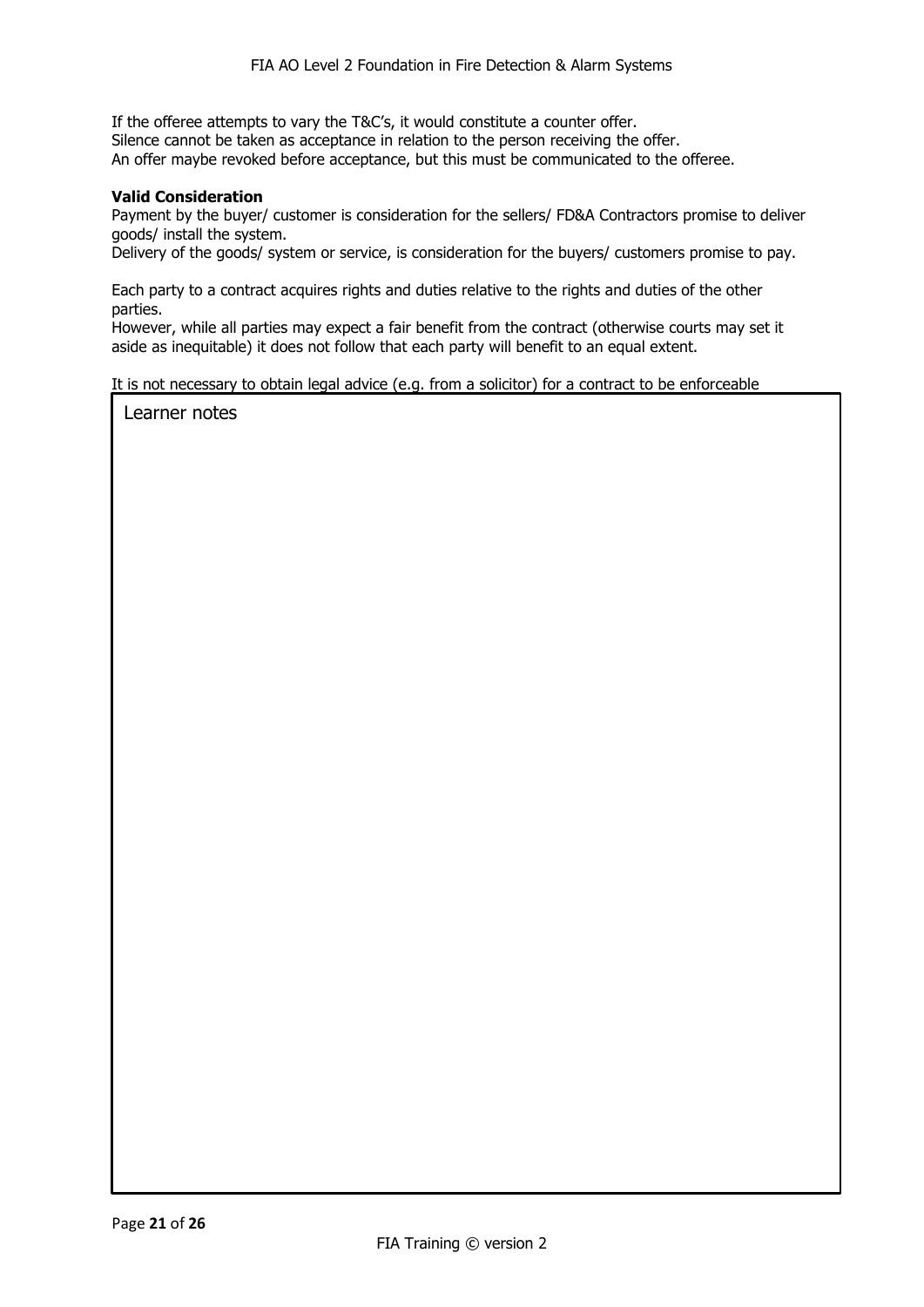

Working with third Parties

An "Implied Contract"

A legally enforceable agreement that arises from conduct, from assumed intentions, from some relationship among the immediate parties, or from the application of the legal principle of equity.

For example, **a contract is implied when a party knowingly accepts a benefit from another party** in circumstances where the benefit cannot be considered a gift. Therefore, the party accepting the benefit is under a legal obligation to give fair value for the benefit received.

Carrying out the service of a fire alarm system after the initial contract has ended is an Implied Contract.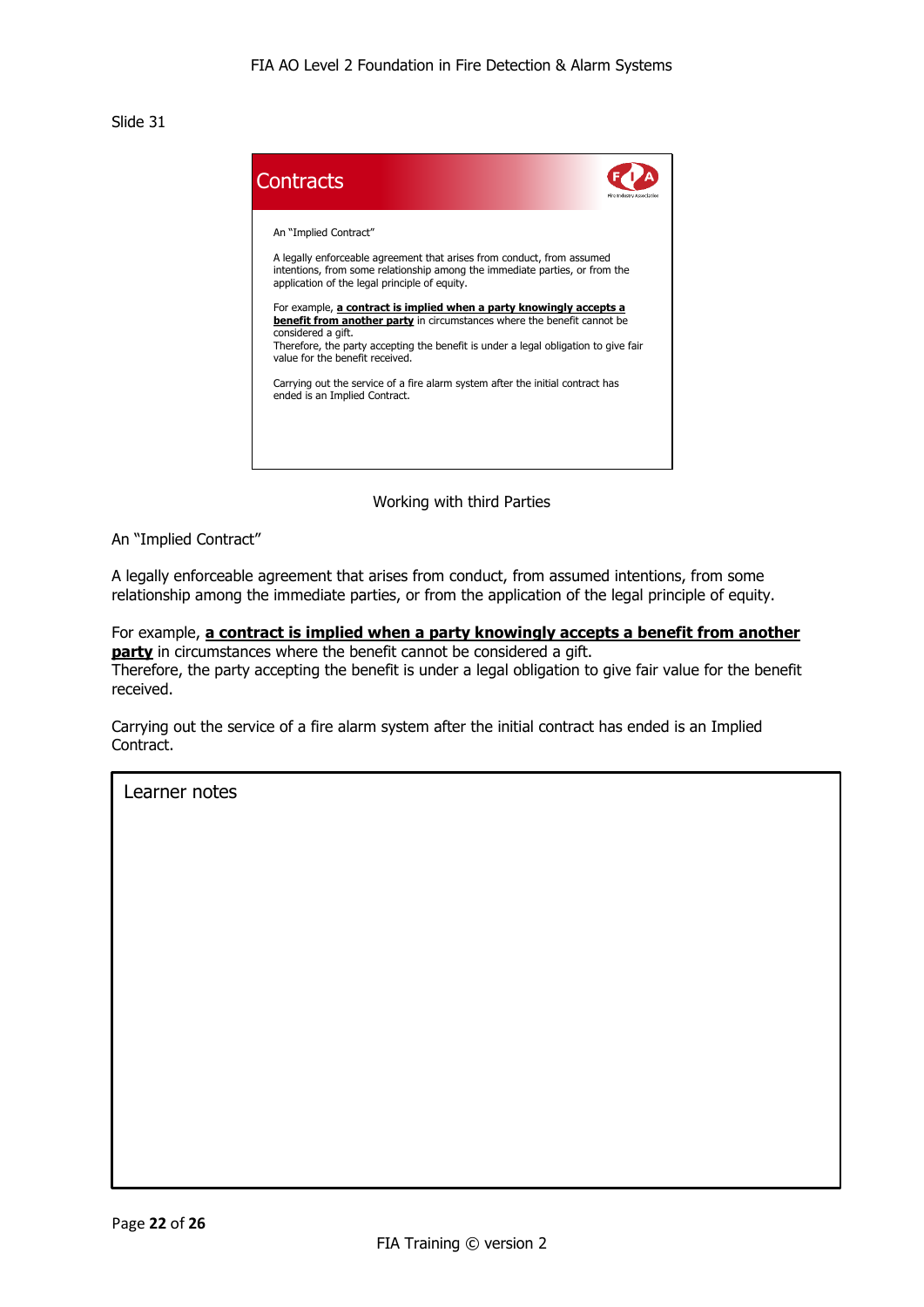

Working with third Parties

Any site instruction can become part of the contact so it is important to get any site instructions in writing.

The last set terms and conditions sent and acknowledged will be the overriding terms and conditions of the contact. So be careful when accepting new instructions that they don't have new terms and conditions attached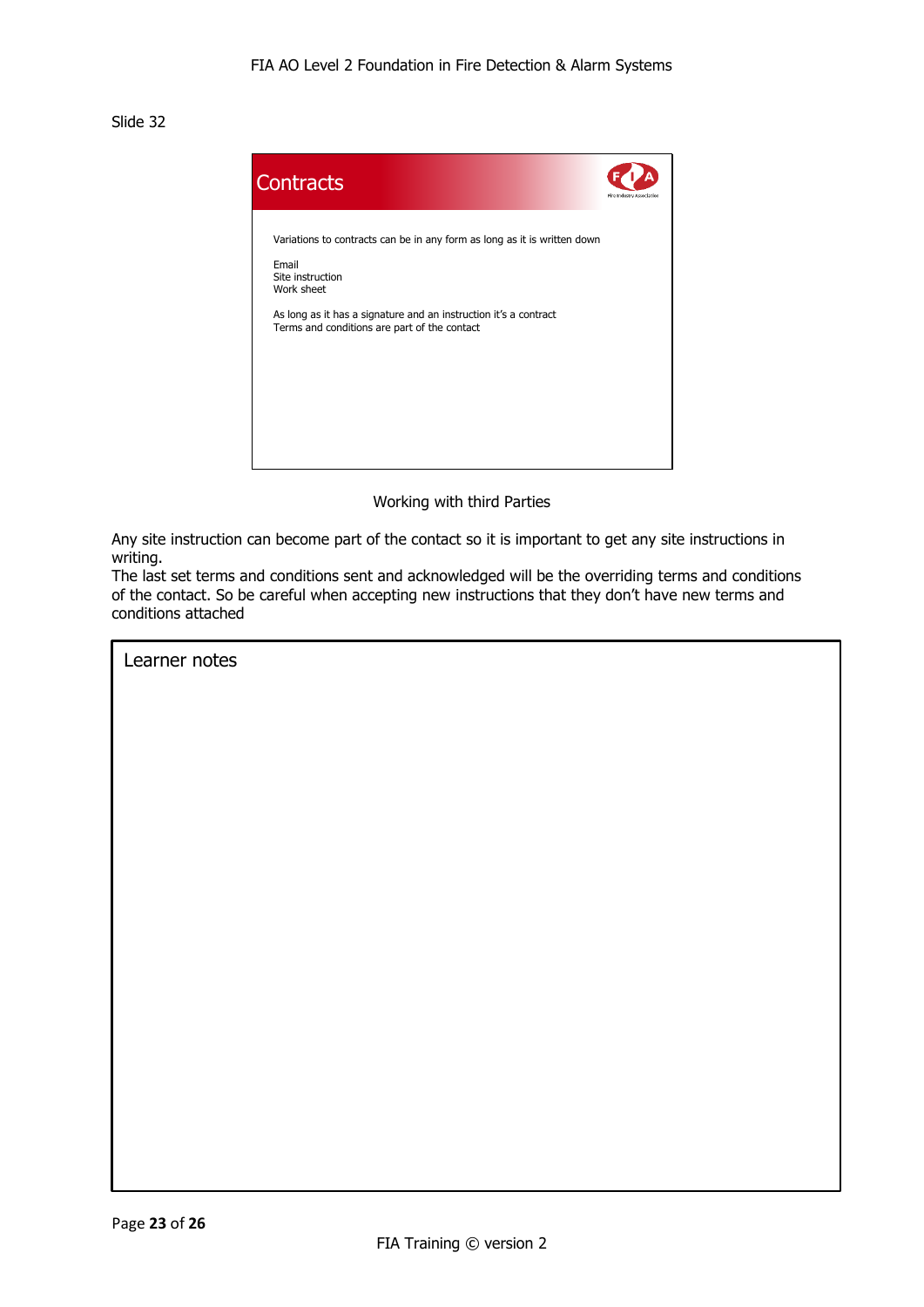

#### Working with third Parties

There can be a separate contract for each stage of work

Supply and Commission where a company will design the system and supply the materials and others will carry out the installation work.

There are Consultants that only do design work and will just contract for the design. But this might have to have method of extending the contract if further design work is needed during the installation work.

Electrical contractors will often just install the system under an Installation contract

Some System Houses will offer a commissioning contract where they will come and commission the system. This is most common when extending a system.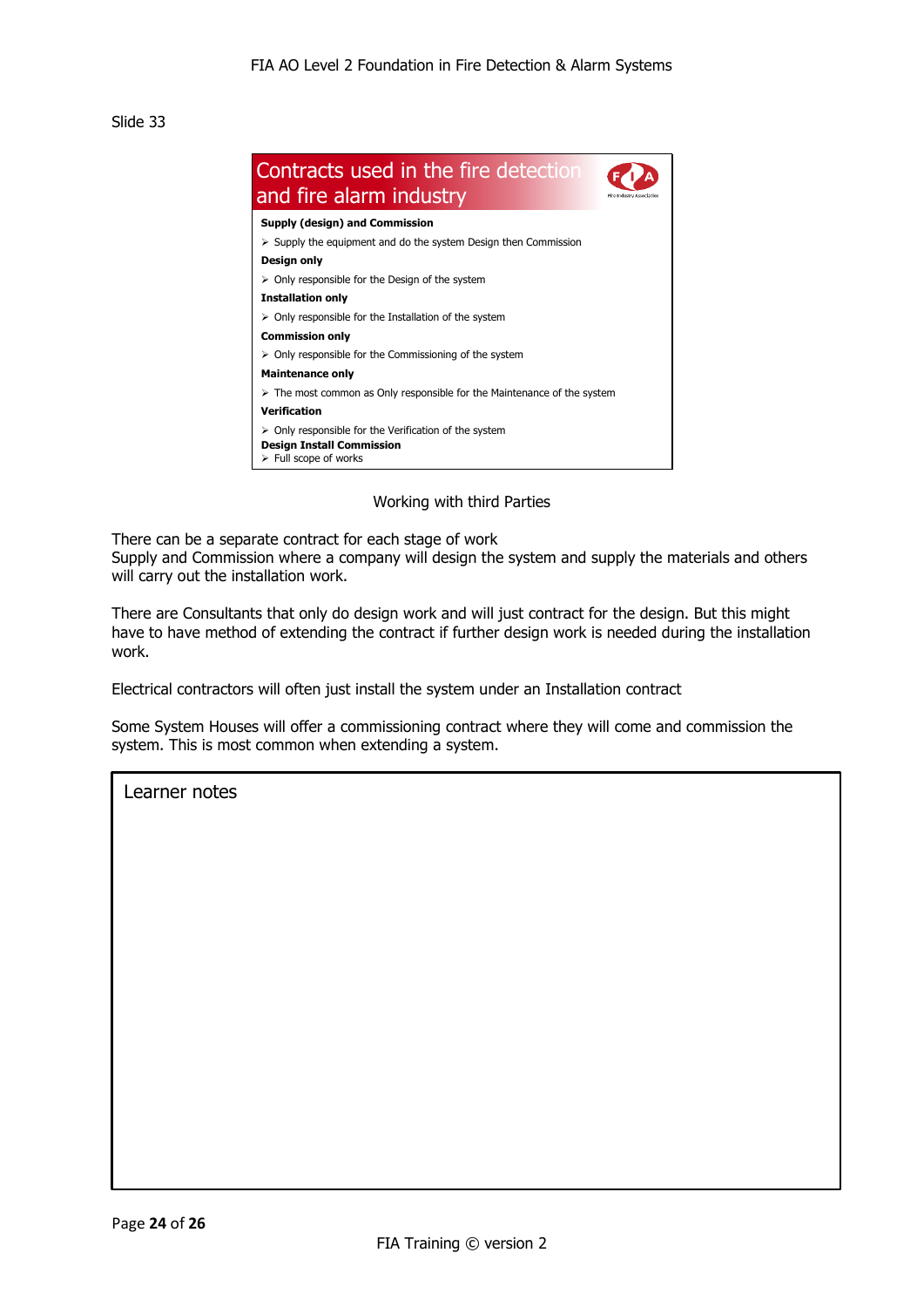

Working with third Parties

Service contracts will contain service level agreements

- There may be different levels for different clients
- $\triangleright$  From only the six monthly and annual service
- ➢ The six monthly and annual service plus any parts required for repairs but not associated labour costs for those repairs
- ➢ The six monthly and annual service plus any parts required for repairs but and associated labour costs for those repairs